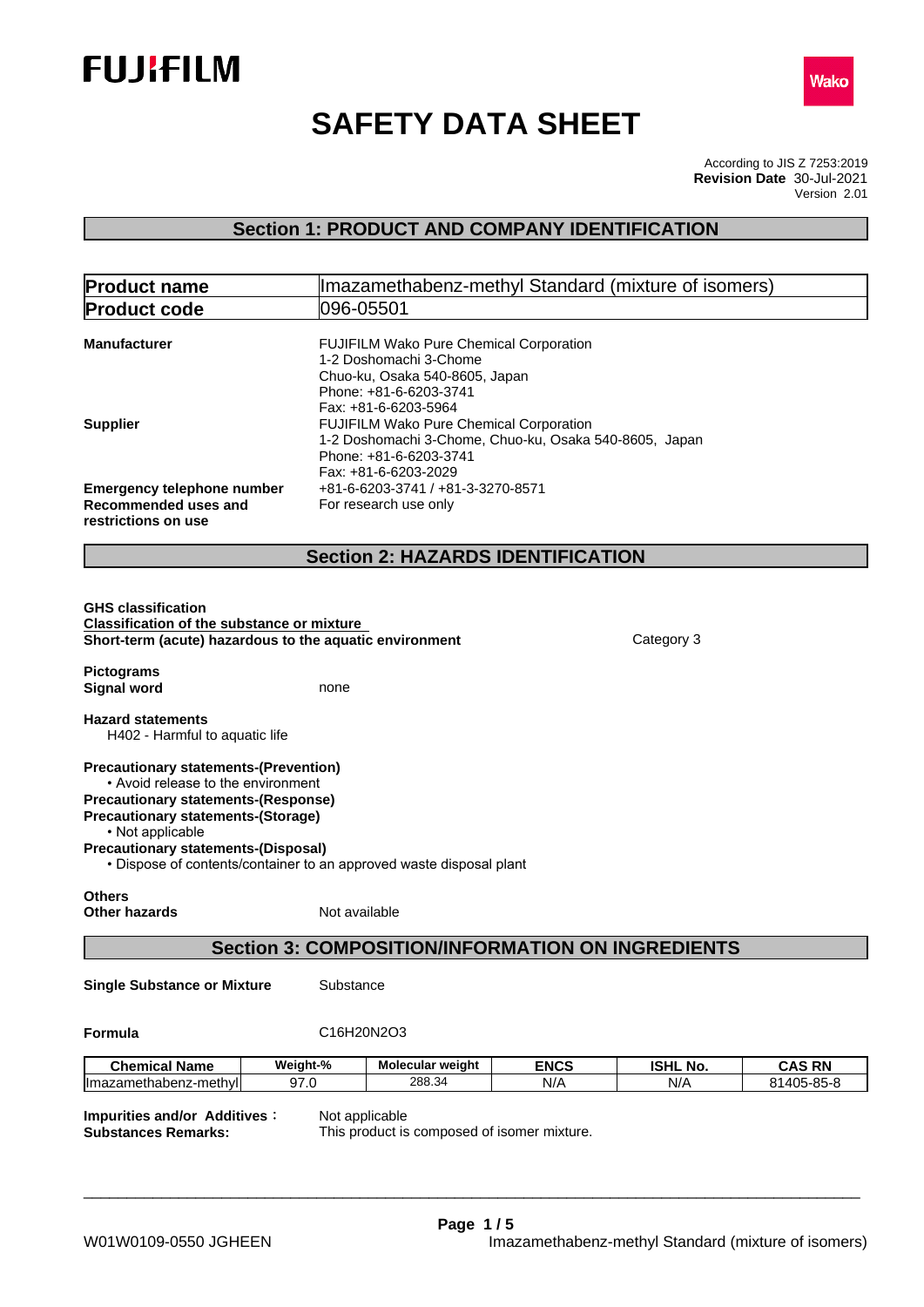### **Section 4: FIRST AID MEASURES**

#### **Inhalation**

Remove to fresh air. If symptoms persist, call a physician.

#### **Skin contact**

Wash off immediately with soap and plenty of water. If symptoms persist, call a physician.

#### **Eye contact**

IF IN EYES: Rinse cautiously with water for several minutes. Remove contact lenses, if present and easy to do. Continue rinsing. Immediate medical attention is required.

#### **Ingestion**

Rinse mouth. Never give anything by mouth to an unconscious person. Call a physician or poison control center immediately. Do not induce vomiting without medical advice.

#### **Protection of first-aiders**

Use personal protective equipment as required.

### **Section 5: FIRE FIGHTING MEASURES**

#### **Suitable extinguishing media**

Water spray (fog), Carbon dioxide (CO2), Foam, Extinguishing powder, Sand

**Unsuitable extinguishing media**

No information available

#### **Specific hazards arising from the chemical product**

Thermal decomposition can lead to release of irritating and toxic gases and vapors.

**Special extinguishing method**

#### No information available

### **Special protective actions for**

#### **fire-fighters**

Use personal protective equipment as required.Firefighters should wear self-contained breathing apparatus and full firefighting turnout gear.

### **Section 6: ACCIDENTAL RELEASE MEASURES**

### **Personal precautions, protective equipment and emergency procedures**

For indoor, provide adequate ventilation process until the end of working. Deny unnecessary entry other than the people involved by, for example, using a rope. While working, wear appropriate protective equipments to avoid adhering it on skin, or inhaling the gas. Work from windward, and retract the people downwind.

#### **Environmental precautions**

To be careful not discharged to the environment without being properly handled waste water contaminated.

#### **Methods and materials for contaminent and methods and materials for cleaning up**

Sweep up and gather scattered particles, and collect it in an empty airtight container.

### **Recoverly, neutralization**

No information available

#### **Secondary disaster prevention measures**

Clean contaminated objects and areas thoroughly observing environmental regulations.

### **Section 7: HANDLING AND STORAGE**

#### **Handling**

#### **Technical measures**

Avoid contact with strong oxidizing agents. Use with local exhaust ventilation.

#### **Precautions**

Do not rough handling containers, such as upsetting, falling, giving a shock, and dragging. Prevent leakage, overflow, and scattering. Not to generate steam and dust in vain. Seal the container after use. After handling, wash hands and face, and then gargle. In places other than those specified, should not be smoking or eating and drinking. Should not be brought contaminated protective equipment and gloves to rest stops. Deny unnecessary entry of non-emergency personnel to the handling area.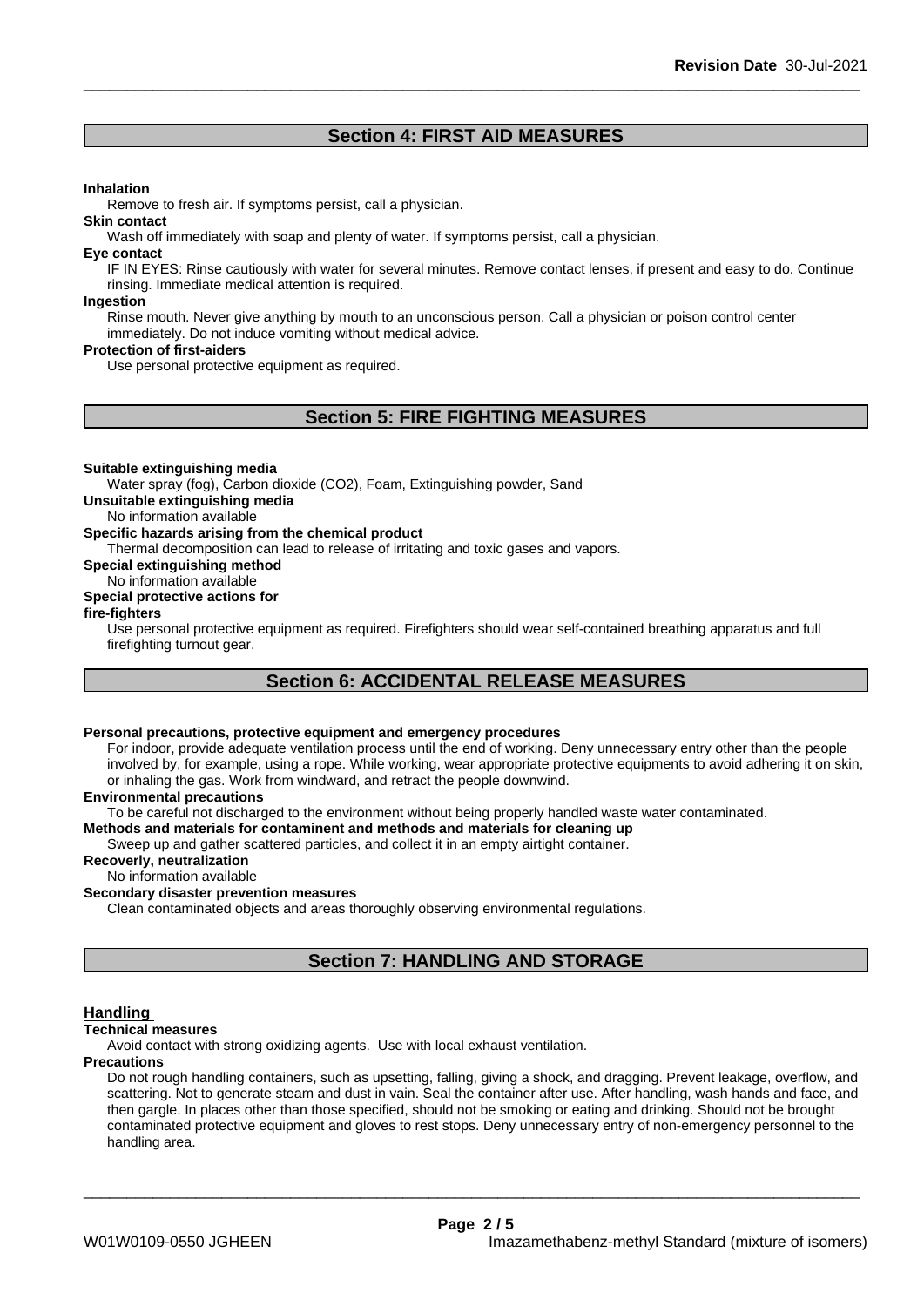**Safety handling precautions** Use personal protective equipment as required.Avoid contact with skin, eyes or clothing. **Storage Safe storage conditions Storage conditions** Keep container protect from light tightly closed. Store in a cool (2-10 °C) place. Packed with an inert gas.

**Safe packaging material** Glass **Incompatible substances** Strong oxidizing agents

### **Section 8: EXPOSURE CONTROLS/PERSONAL PROTECTION**

#### **Engineering controls**

In case of indoor workplace, seal the source or use a local exhaust system. Provide the safety shower facility, and handand eye-wash facility. And display their position clearly.

**Exposure limits** This product, as supplied, does not contain any hazardous materials with occupational exposure limits established by the region specific regulatory bodies.

**Personal protective equipment Respiratory protection** Dust mask **Hand protection** Protection gloves

**General hygiene considerations**

**Eye protection** protective eyeglasses or chemical safety goggles **Skinandbody protection** Long-sleeved work clothes

Handle in accordance with good industrial hygiene and safety practice.

### **Section 9: PHYSICAL AND CHEMICAL PROPERTIES**

**Color** White - nearly white crystalline powder - powder

**Form**

| Color                                                  | White - nearly white                                      |
|--------------------------------------------------------|-----------------------------------------------------------|
| Appearance                                             | crystalline powder - powder                               |
| Odor                                                   | No data available                                         |
| Melting point/freezing point                           | 143 - 148 °C                                              |
| Boiling point, initial boiling point and boiling range | No data available                                         |
| <b>Flammability</b>                                    | No data available                                         |
| <b>Evaporation rate:</b>                               | No data available                                         |
| Flammability (solid, gas):                             | No data available                                         |
| Upper/lower flammability or                            |                                                           |
| explosive limits                                       |                                                           |
| Upper:                                                 | No data available                                         |
| Lower:                                                 | No data available                                         |
| <b>Flash point</b>                                     | No data available                                         |
| Auto-ignition temperature:                             | No data available                                         |
| Decomposition temperature:                             | No data available                                         |
| рH                                                     | No data available                                         |
| Viscosity (coefficient of viscosity)                   | No data available                                         |
| <b>Dynamic viscosity</b>                               | No data available                                         |
| <b>Solubilities</b>                                    | Ethanol, acetone: soluble. water: practical<br>insoluble. |
| n-Octanol/water partition coefficient: (log Pow)       | No data available                                         |
| Vapour pressure                                        | No data available                                         |

**Boiling point, initial boiling point and boiling range** No data available **Flammability** No data available **Evaporation rate:** No data available **Flammability (solid, gas):** No data available **Upper:** No data available **Lower:** No data available **Flash point** No data available **Auto-ignition temperature:** No data available **Decomposition temperature:** No data available No data available **Viscosity (coefficient of viscosity)** No data available **Dynamic viscosity** No data available Ethanol, acetone : soluble . water : practically insoluble,or insoluble . **n-Octanol/water partition coefficient:(log Pow)** No data available **No data available Specific Gravity / Relative density** No data available<br> **Vapour density** No data available<br>
No data available **Particle characteristics** No data available

### **Section 10: STABILITY AND REACTIVITY**

\_\_\_\_\_\_\_\_\_\_\_\_\_\_\_\_\_\_\_\_\_\_\_\_\_\_\_\_\_\_\_\_\_\_\_\_\_\_\_\_\_\_\_\_\_\_\_\_\_\_\_\_\_\_\_\_\_\_\_\_\_\_\_\_\_\_\_\_\_\_\_\_\_\_\_\_\_\_\_\_\_\_\_\_\_\_\_\_\_\_

**Stability**

**Vapour density** 

**Reactivity Reactivity** No data available<br> **Chemical stability** May be altered by

May be altered by light.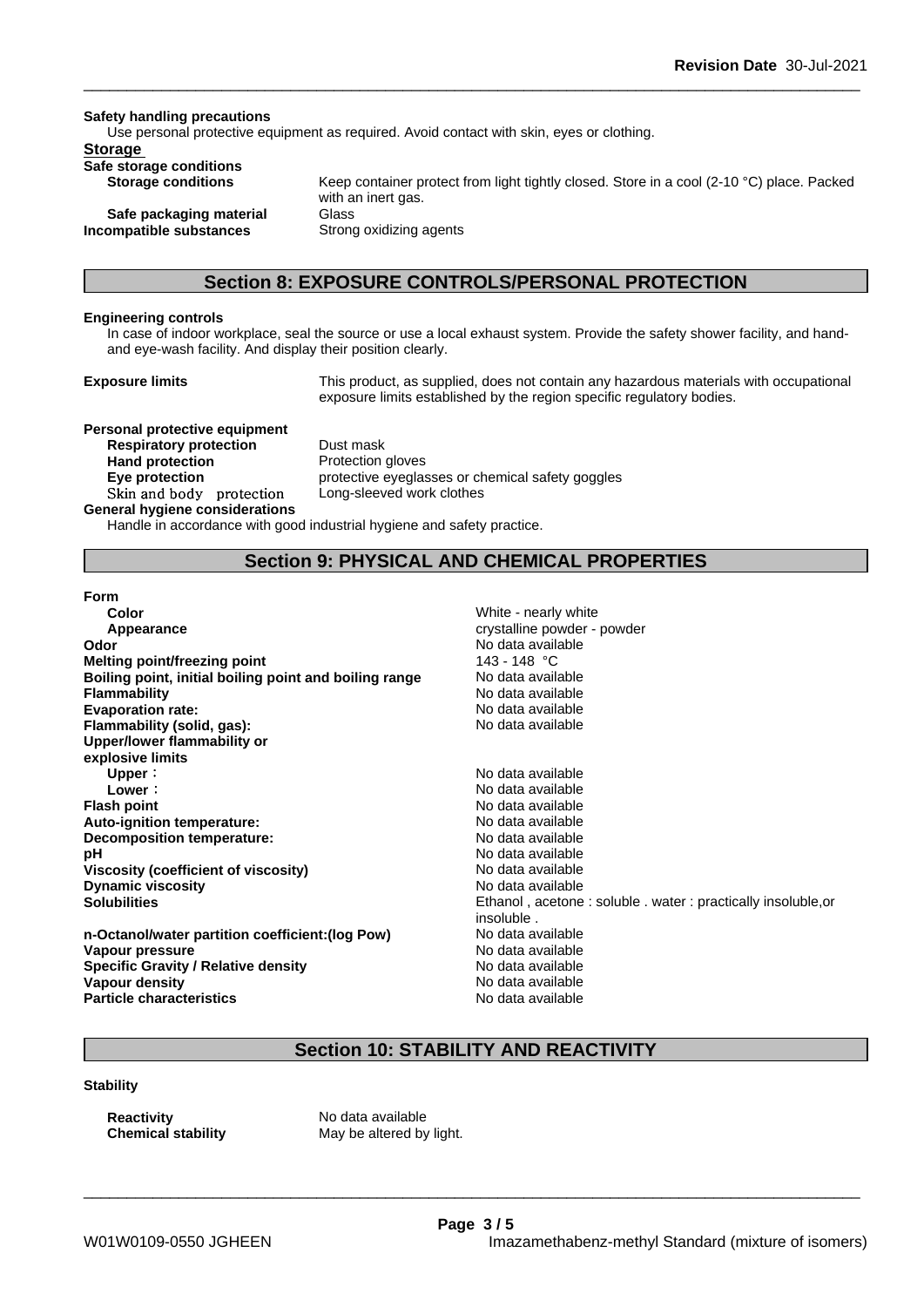#### **Hazardous reactions**

None under normal processing

**Conditions to avoid** Extremes of temperature and direct sunlight

### **Incompatible materials**

Strong oxidizing agents

**Hazardous decomposition products**

Carbon monooxide (CO), Carbon dioxide (CO2), Nitrogen oxides (NOx)

### **Section 11: TOXICOLOGICAL INFORMATION**

| <b>Acute toxicity</b> |                   |                    |                        |
|-----------------------|-------------------|--------------------|------------------------|
| <b>Chemical Name</b>  | <b>Oral LD50</b>  | <b>Dermal LD50</b> | <b>Inhalation LC50</b> |
| Imazamethabenz-methyl | -5000 mg/kg (Rat) | >2000 mg/kg (Rat)  | N/A                    |

| No data available |  |
|-------------------|--|
| No data available |  |
| No data available |  |
| No data available |  |
| No data available |  |
| No data available |  |
| No data available |  |
| No data available |  |
| No data available |  |
|                   |  |

### **Section 12: ECOLOGICAL INFORMATION**

**Ecotoxicity** No information available

**Other data** No data available

| Persistence and degradability    | No information available |
|----------------------------------|--------------------------|
| <b>Bioaccumulative potential</b> | No information available |
| <b>Mobility in soil</b>          | No information available |
| Hazard to the ozone layer        | No information available |
| <b>Mobility</b>                  |                          |

### **Section 13: DISPOSAL CONSIDERATIONS**

#### **Waste from residues**

Disposal should be in accordance with applicable regional, national and local laws and regulations. **Contaminated container and contaminated packaging**

Disposal should be in accordance with applicable regional, national and local laws and regulations.

### **Section 14: TRANSPORT INFORMATION**

| <b>ADR/RID</b><br>UN number<br>Proper shipping name:<br><b>UN classfication</b><br><b>Subsidiary hazard class</b> | Not regulated<br>- |
|-------------------------------------------------------------------------------------------------------------------|--------------------|
| Packing group<br><b>Marine pollutant</b>                                                                          | Not applicable     |
| IMDG                                                                                                              | Not regulated      |